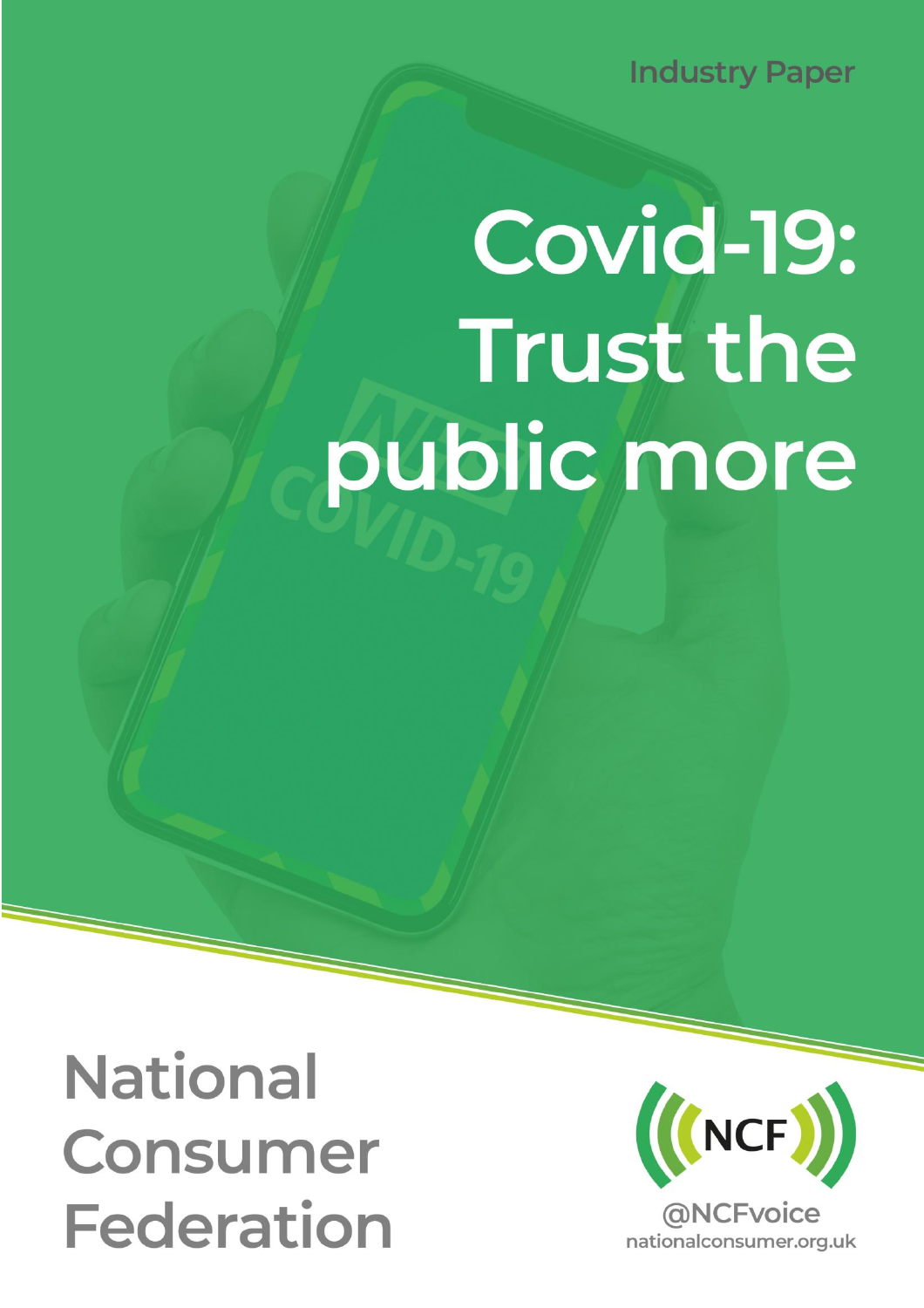

**Covid-19 Tracing Apps May 2020**

# **National Consumer Federation Says Trust the UK Public more**

Covid-19 Tracing Apps whose purpose is the safety of individuals and protection of the general public

# **1. Executive summary**

The NCF is concerned that current proposals for the design and use of the NHS Covid-19 Tracing app are significantly less effective than they should be if the public were provided with more functionality on their smartphones. The NCF wishes to make a positive contribution to the country's strategy and to improve the country's Covid-19 tracing capability.

This paper focuses on making any Covid-19 app more effective in terms of

- the ability of members of the public to take sensible decisions as to their actions, precautions and working with local authorities
- the level of uptake of Covid-19 tracing apps by the general public

# **The recommendations are in priority order**

R1. Better decisions by individuals

- a) That apps should provide much more support to individuals' decision taking with more private processing by apps on their smartphones
- R2. Apps uptake and supply resilience
	- a) That a diversity of supply should be provided to the public allowing use of different apps from a highly regulated set of apps suppliers. Rationale: Offering choice between apps should lead to greater uptake of tracing apps and also guard against single supplier problems. *Note: Diversity of supply would allow special apps that covered an individual's private life and in addition app adaptions for their workplaces such as schools, care homes, factories, offices and so on.*
	- b) That app and system interworking standards are rapidly established to enable coherent national working between apps from different suppliers. *Note: Undertaken with care this step would help consumers to get back to taking holidays and visits aboard by enabling tracing capability between nations.*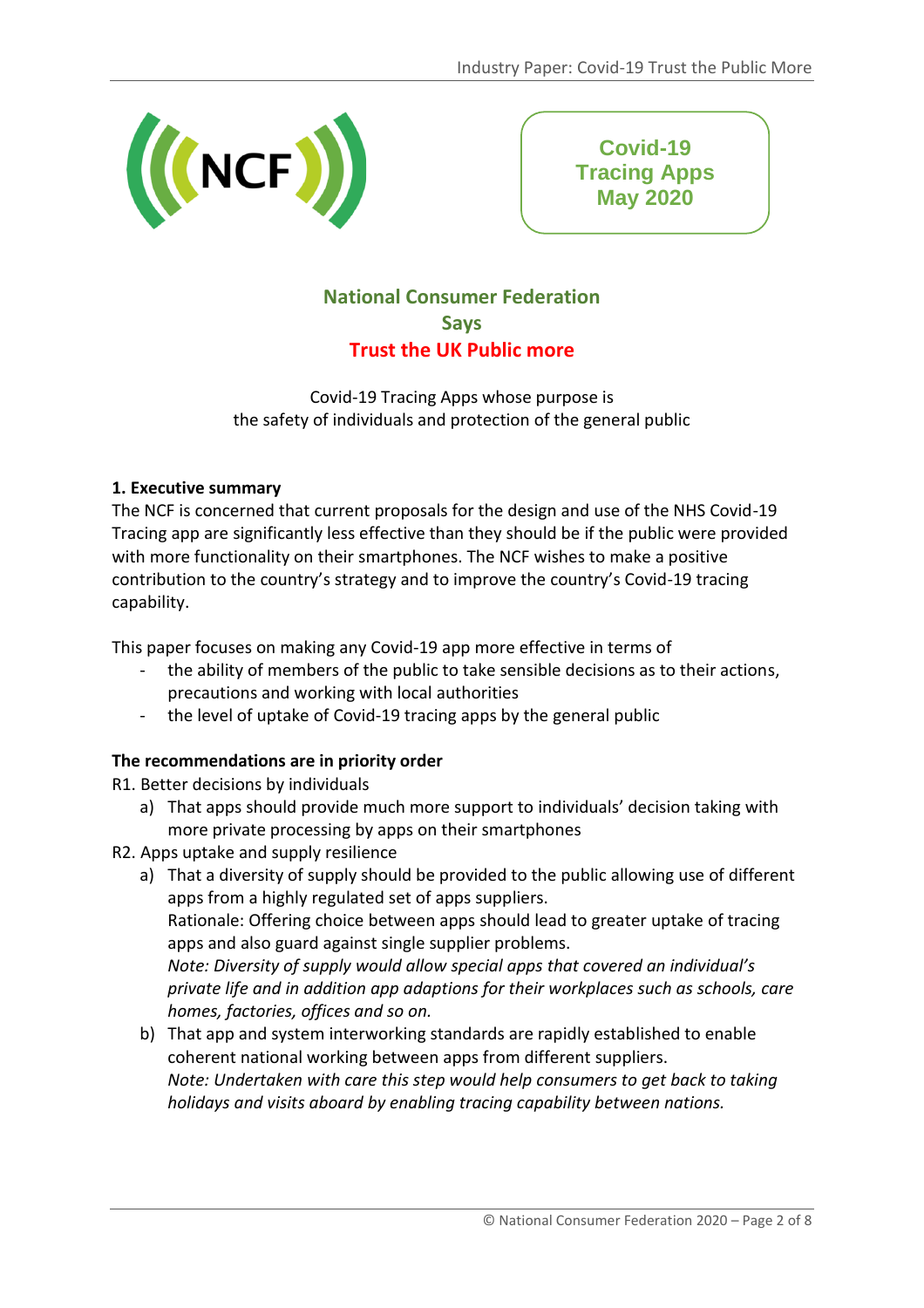# **2. Trust the Public - More private tracing app functionality**

The current strategy, adopted by the Government, has a centralised resource deciding that your Covid-19 contacts are endangering and that your health conditions make you vulnerable. You are then notified to take care accordingly. This keeps the individual short of information. The NCF believes that with more processing of an individual's Covid-19 contact data privately on their own phone they can be provided with much more insightful information.

To make it easier to understand what the NCF is proposing visualisations of potential personal information displays have been provided in this paper.

Figure 1 Provides a visualisation of what an app could provide on a smartphone if there were displays of an individual's own Covid-19 contact information. This visualisation makes use of the contact timing and contact proximity data collected in any case by the phone. We envisage that this could allow the consumer to use what they know about their own activities ( tacit personal knowledge not written down or recorded ) to add to their own decisions and how to help others.





In the Figure 2 visualisation it is assumed that with suspect contact data distributed to the phone, from a Cloud service, the individual could enter their own vulnerability information probably from a list provided by the apps ( most people know of their own medical conditions ). This allows the app on the smartphone to calculate an individual's risk from parameters on contact times, distances and medical vulnerabilities. The risk parameters for that calculation being inbuilt, and updated in the software on the phone.

The display now changes to show on a graduated scale the individual's risk and also colour codes the contacts display for, in this case, a suspect set of symptoms being reported by another member of the public anonymously through their own app.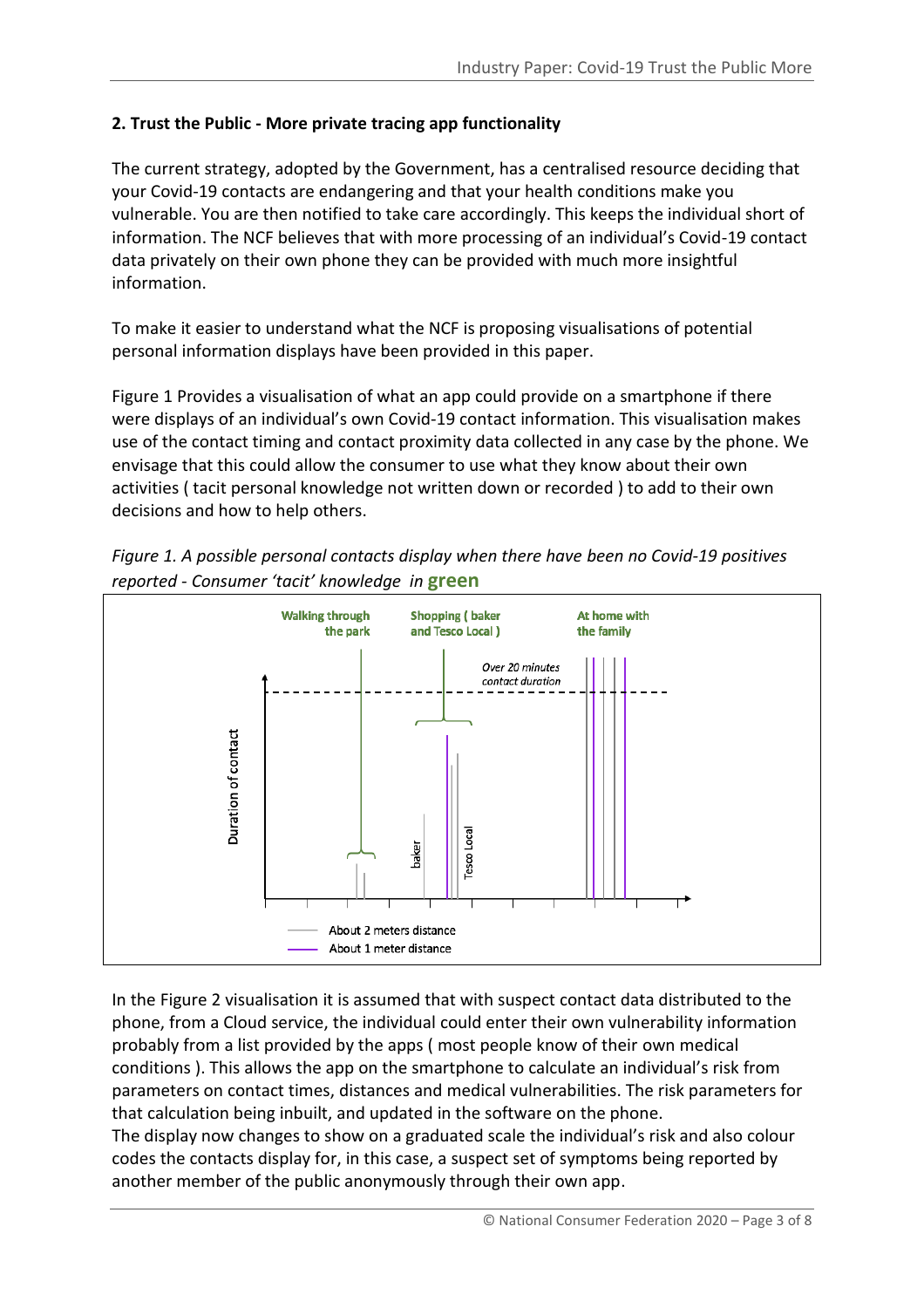

*Figure 2. When there has been a Covid-19 report of suspected symptoms from a contact*

In Figure 3 the visualisation shows what could be added if further contact Covid-19 data was distributed. In this case the confirmation that a previous suspect contact has tested positive and adding a new report of a suspect set of symptoms.

*Figure 3. When a Covid-19 report has been updated from suspect symptoms to confirmed Covid-19 and another contact having suspected symptoms.*



The display updates both the phone owner's risk level and the colour coding on their contacts display.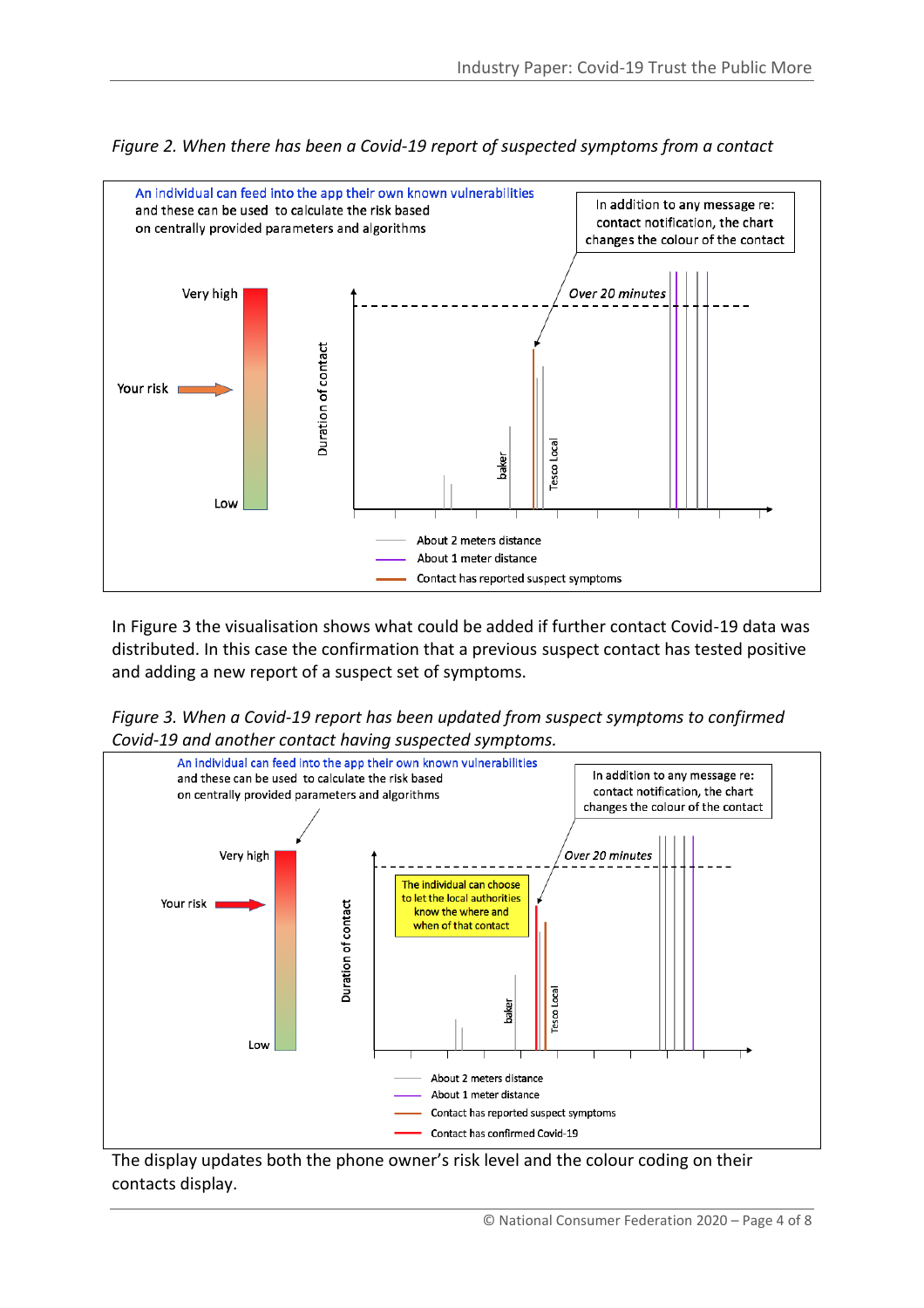The tacit knowledge of the public as to where they were when risky contacts were made can be made use of by reporting to local authorities on a voluntary basis. Such location reporting could be either provided by the app functionality or outside of the app through existing local authority communication channels.

Such local information would allow hot spots to be identified by councils, social services, police etc from collated voluntary individual reports giving locational information that is far more accurate than the current high-level post code being collected through the NHS process that gives geographic location to a few thousand addresses<sup>1</sup>.

# **3. Increasing the take up of Covid-19 apps and providing choice**

# **App performance**

The current UK strategy for Covid-19 tracing apps is an 'all our eggs in one basket' strategy. This carries some significant risks that can be mitigated with a bit more diversity of supply.

- With a single source of supply any shortfalls or mistakes have to be 'put up with' and the reputation of the app becomes tarnished, reducing uptake and creating a reluctance to take the app. This may well be exacerbated by the current privacy concerns about the NHS Covid-19 app design and centralization of data with the risk of mission creep on a sensitive set of data and app data collection capability.
- There is also the risk that those responsible for the app would oversell capabilities and also adopt defensive attitudes to any shortfalls, which is behaviour that reduces public trust.

# **Lack of choice**

Consumers have a researched and understood single option aversion<sup>2</sup>. Choice can boost the take up of products by 10's of percent. One often quoted set of figures took choice from no better than 10% for single choice to 66% combined uptake for a two-choice option between different products. Though the public good purpose of Covid-19 tracing is different from normal consumer choice the NCF believes that offering a bit more choice could dramatically increase the uptake of Covid-19 tracing by the public by offering a small number of suitable apps.

# **Different contexts needing additional risk management**

It is being said that about 60% of a population needs to take up a tracing app to be fully effective. The very young, up to about 10 years old<sup>3</sup>, and the over 65's<sup>4</sup> have significantly fewer smartphones than are needed for that 60% tracing coverage in their age groups. So, the whole UK effort would benefit from apps that were designed to work in the context of schools and care homes and where home carers were involved.

<sup>1</sup> *<https://www.mapmarketing.com/pages/custom-postcode-maps-site-centred-maps-to-suit-your-business>* <sup>2</sup> *<https://foundr.com/increase-conversions>*

*<sup>3</sup> [https://www.ofcom.org.uk/\\_\\_data/assets/pdf\\_file/0023/190616/children-media-use-attitudes-2019](https://www.ofcom.org.uk/__data/assets/pdf_file/0023/190616/children-media-use-attitudes-2019-report.pdf) [report.pdf](https://www.ofcom.org.uk/__data/assets/pdf_file/0023/190616/children-media-use-attitudes-2019-report.pdf)*

4 <https://www.finder.com/uk/mobile-internet-statistics>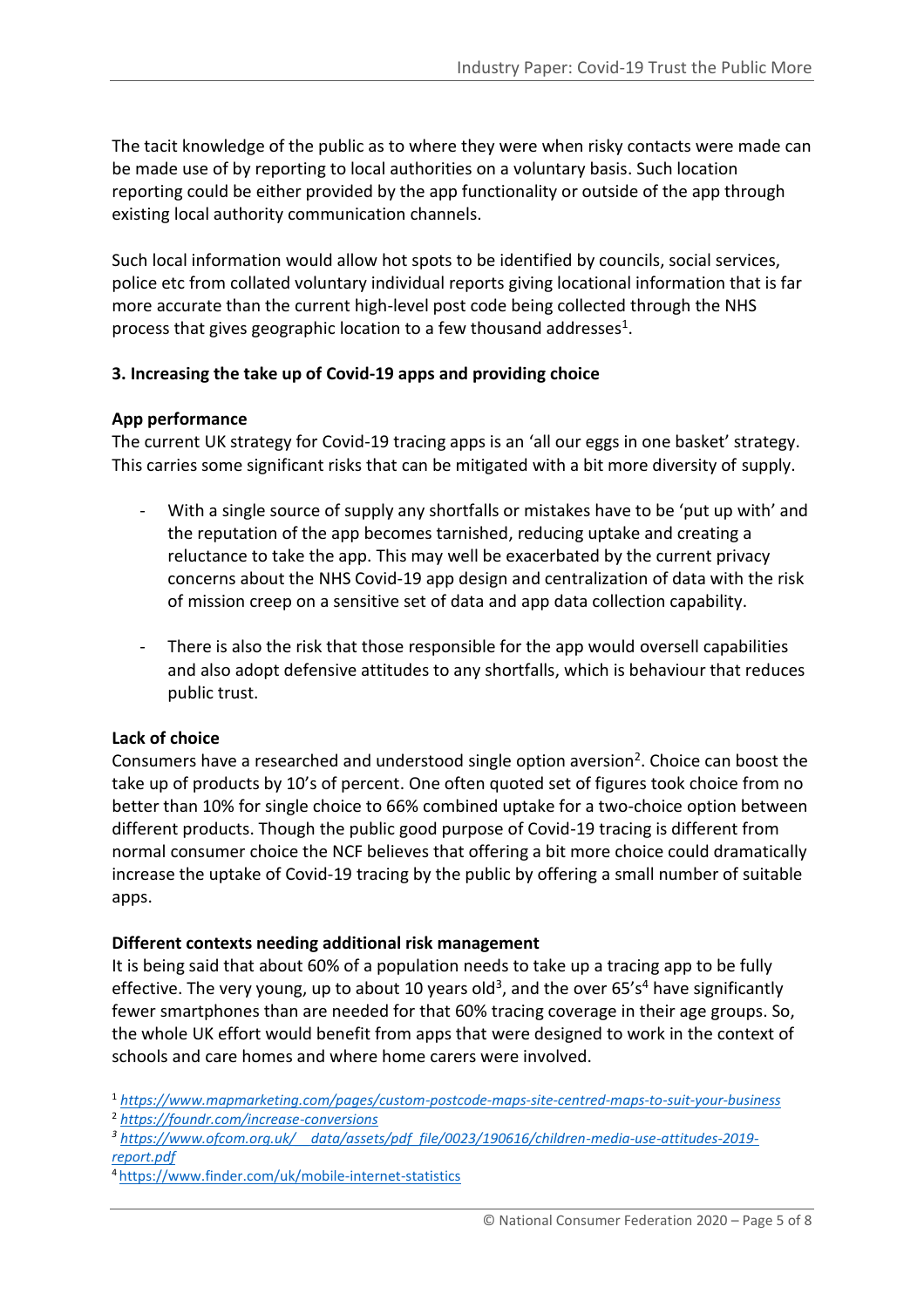Although not the NCF's main focus, if Covid-19 tracing apps were allowed anonymous tracing in our private lives and then, in addition, functionality suited to different work situations, that would be a great help in allowing sectors to craft apps that address Covid-19 tracing in their workplaces.

#### **Regulation**

App provision from a small number of suppliers for such a key, sensitive area of application would need very close overview and thorough regulation.

#### **Interworking of different apps and standards**

Multiple apps, with their supporting 'contact information distribution' Cloud services, present the technical issue of 'different apps interworking' that arises in order to provide effective national coverage.

National and International standards for basic contact information anonymization and sharing between Covid-19 tracing apps to enable interworking would be very necessary within the UK.

It should be noted that such interworking would also be needed as international travel is brought back, to enable different countries to trace visitors Covid-19 contacts and help all manage the infection risks of such travel.

#### **Long term benefits**

The NCF believes that if interworking arrangements were undertaken with due care for Covid-19, then the basis for a key part of the UK and the world's long-term ability to handle future pandemics much more effectively would have been established.

#### **Tracking the spread of Covid-19**

The NCF believes that the experiment documented in the BBC4 programme "Contagion: The BBC4 Pandemic<sup>5</sup>" demonstrates that a much smaller sub set of the population can be used to track the spread of the virus than a total sample of all Covid-19 tracing app users. About 30,000 volunteers took part in the BBC experiment.

The NCF would suggest a different app design for detailed tracking of volunteers movements and Covid-19 contacts, with the number of volunteers needed for statistical significance to be determined by statisticians allowing for the reproduction ( spreading ) rate of the virus.

ENDS

Arnold Pindar, Chair of the National Consumer Federation Peter Eisenegger, National Consumer Federation Director Consumer Digital Concerns

May 2020

<sup>5</sup> <https://www.bbc.co.uk/programmes/p059y0p1>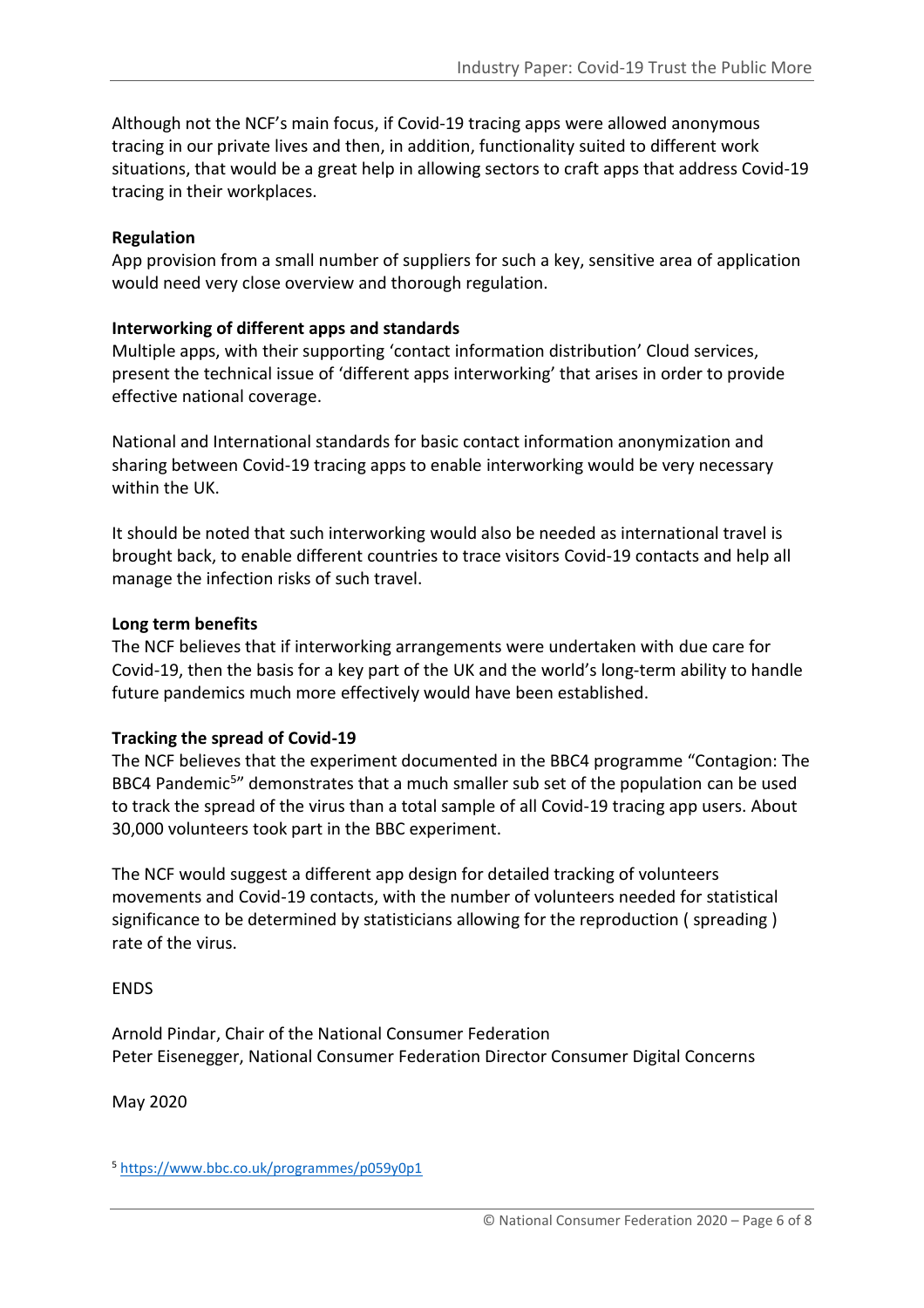#### **NOTES**

The National Consumer Federation (NCF) represents the voice of UK consumers. We are an independent, not-for-profit charity, with over 50 years' experience of tackling issues that affect large numbers of consumers, and campaigning for positive change.

Our aim is to influence Government, regulators and businesses to ensure that the consumer voice is at the heart of decision-making. We provide a platform for everyone interested in consumer protection – from individuals, to local groups and national consumer organisations – bringing them together to share their knowledge, skills and experience. Our expertise adds value to the collective consumer voice, making it a more powerful force for change.

#### **CONTACTS**

Contact information: **Arnold Pindar** [chairman@nationalconsumer.org.uk](mailto:chairman@nationalconsumer.org.uk) Tel: 01372 457710